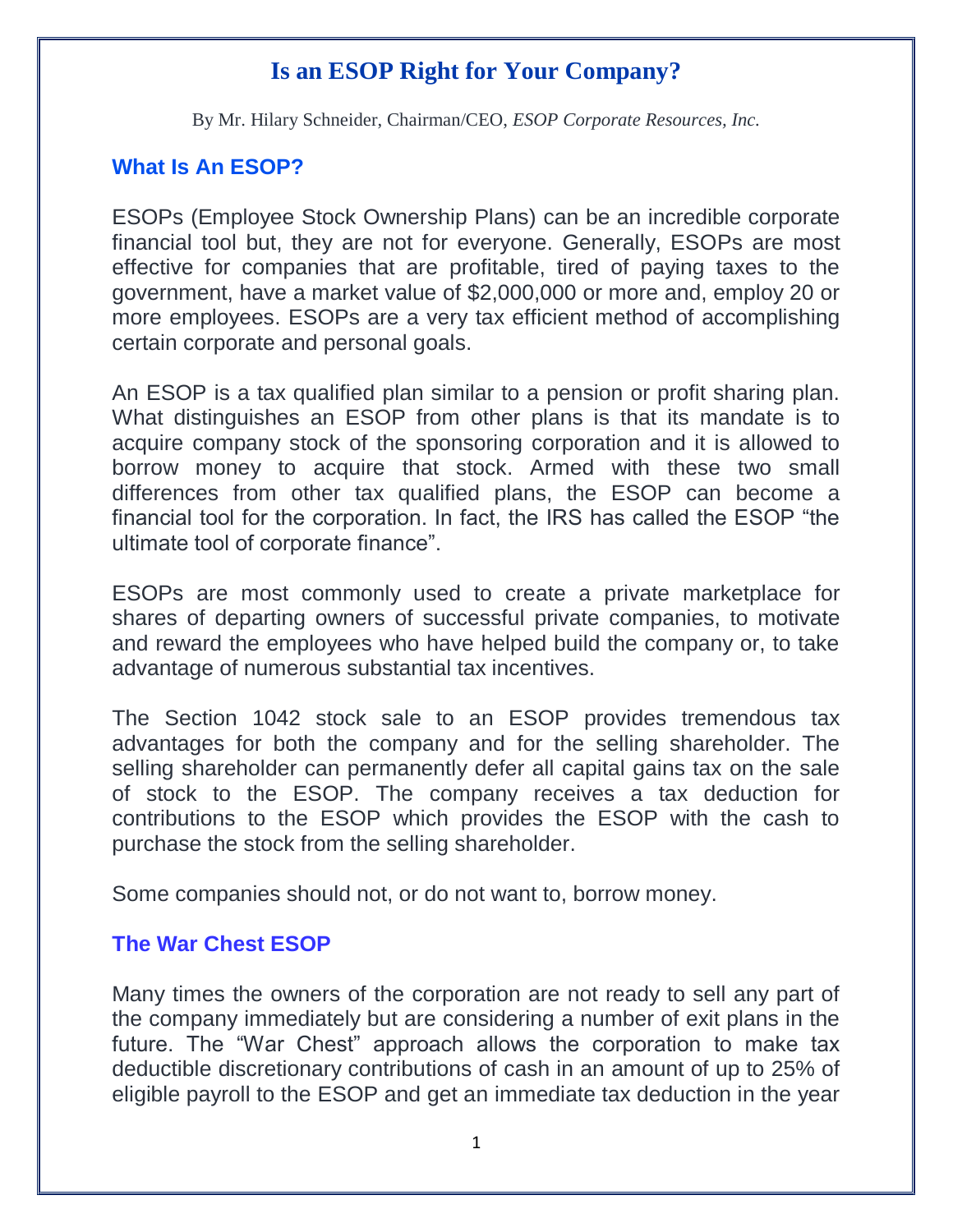of the contributions. By contributing cash to the ESOP the corporation is using monies that would otherwise be sent to the government. The continuing accumulation of cash creates a "War Chest" that will be used at a later date to buy some or all of stock from selling shareholders and owners without creating debt on the corporate balance sheet. This strategy can also be used to supplement a leveraged ESOP discussed below.

#### **The Leveraged ESOP**

An ESOP can be leveraged in which case a loan is obtained from a lender. The lender makes a loan to the corporation which in turn loans the same money to the ESOP. Tax deductible contributions are made by the corporation to the ESOP in an amount intentionally designed to equal the principal and interest due to the lender. When the contribution is received by the ESOP it uses the cash to pay its loan debt service to the corporation. The corporation receives its money back and pays its debt service to the lender. This method creates a tax deduction for both principal and interest payments. As an example, in the 40% company tax bracket the after tax cost to repay \$10,000,000 of loan principal would be \$6,000,000; a tax savings to the company of \$4,000,000. Under this method of ESOP the loan must be booked as a liability. The key to this strategy is that principal is tax deductible.

#### **The Non-Leveraged ESOP (Stock and /or Cash Contributions)**

Many companies should not borrow money. Immediate current tax deductions can be created by contributions to the ESOP of newly issued authorized stock. While this is dilutive to the outside shareholders, the tax savings is anti-dilutionary.

Cash contributions to the ESOP, as discussed earlier, creates an immediate company tax deduction without a major impact on the financial statements. The cash in the ESOP can accumulate tax free and after a few years this ESOP "War Chest" can be used to augment the purchase of stock from either the company or an outside shareholder.

#### **The Flexibility of ESOPs**

ESOPs are very flexible in that they can be used to simultaneously accomplish any combination of the following strategies, just to name a few: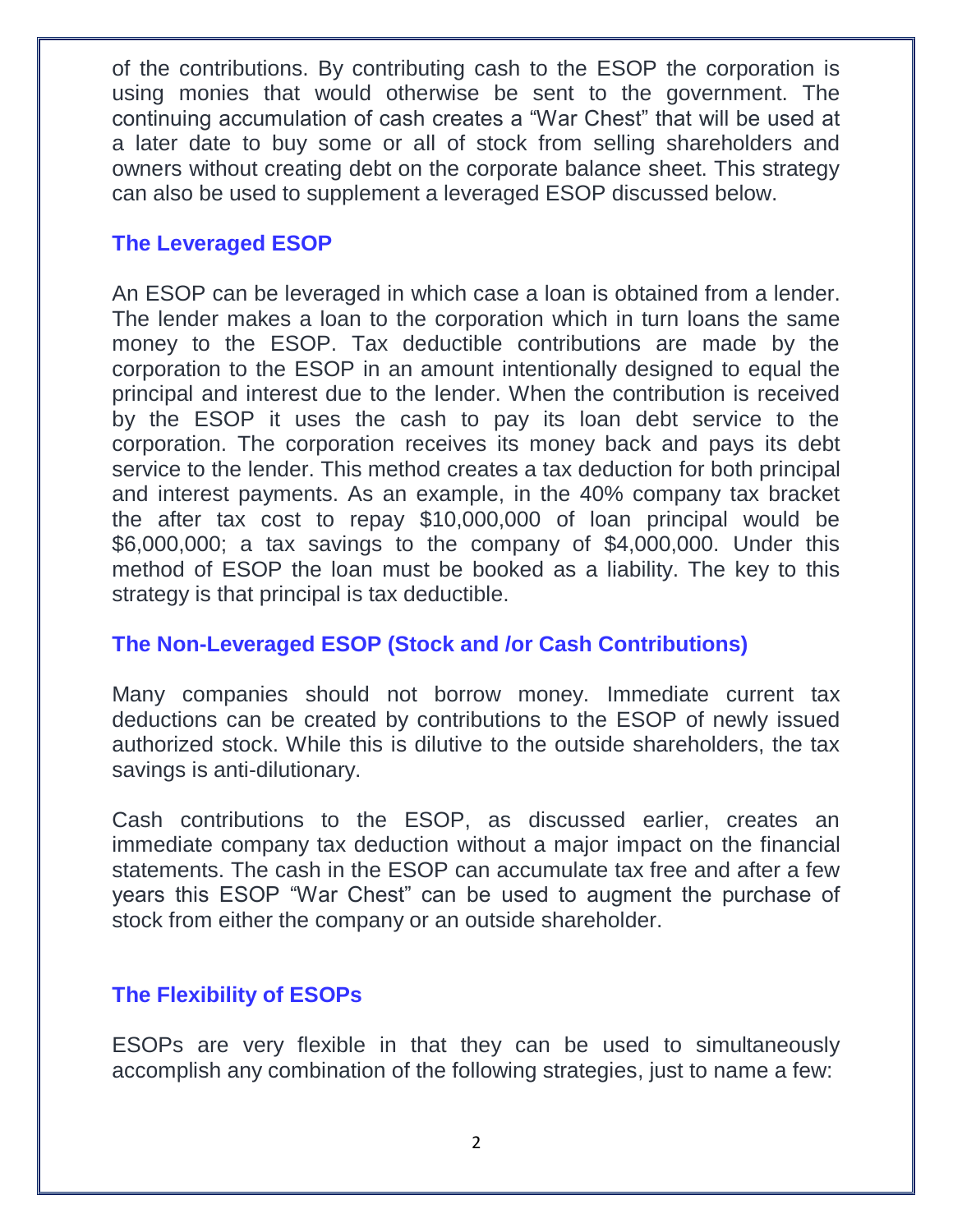- § Creation of a liquid marketplace for closely held stock which provides a tax advantaged exit strategy for shareholders under Section 1042.
- § Defer or eliminate federal and state capital gains taxes on sale of stock via Section 1042.
- § Sell some or all of your privately held stock, pay no Capital Gains tax and, still maintain control of the corporation.
- § Repay and deduct the principal portion of corporate debt with tax deductible dollars.
- § Buy out minority or majority shareholders with tax deductible dollars and tax free to the sellers.
- § Motivate and reward employees and attract and retain good management.
- § Assist a shareholder to diversify his or her personal net worth.
- § ESOP purchases of stock are deductible to the corporation.
- § Transfer the business to a son, daughter or management group with huge tax advantages and guarantee the perpetuation of the company.
- § Sell the company to an outside buyer with significant tax advantages to both buyer and seller.
- § Cash out investors with pretax dollars and tax free to the investors.
- § Corporate acquisitions can be done with tax deductible dollars.
- § Current long-term debt can be refinanced via the ESOP providing the corporation with tax deductible principal, as well as interest, for debt repayment.
- § Dividends, if paid through an ESOP for debt service, are deductible to the corporation.
- § Recover C corporation income taxes paid over the prior two years.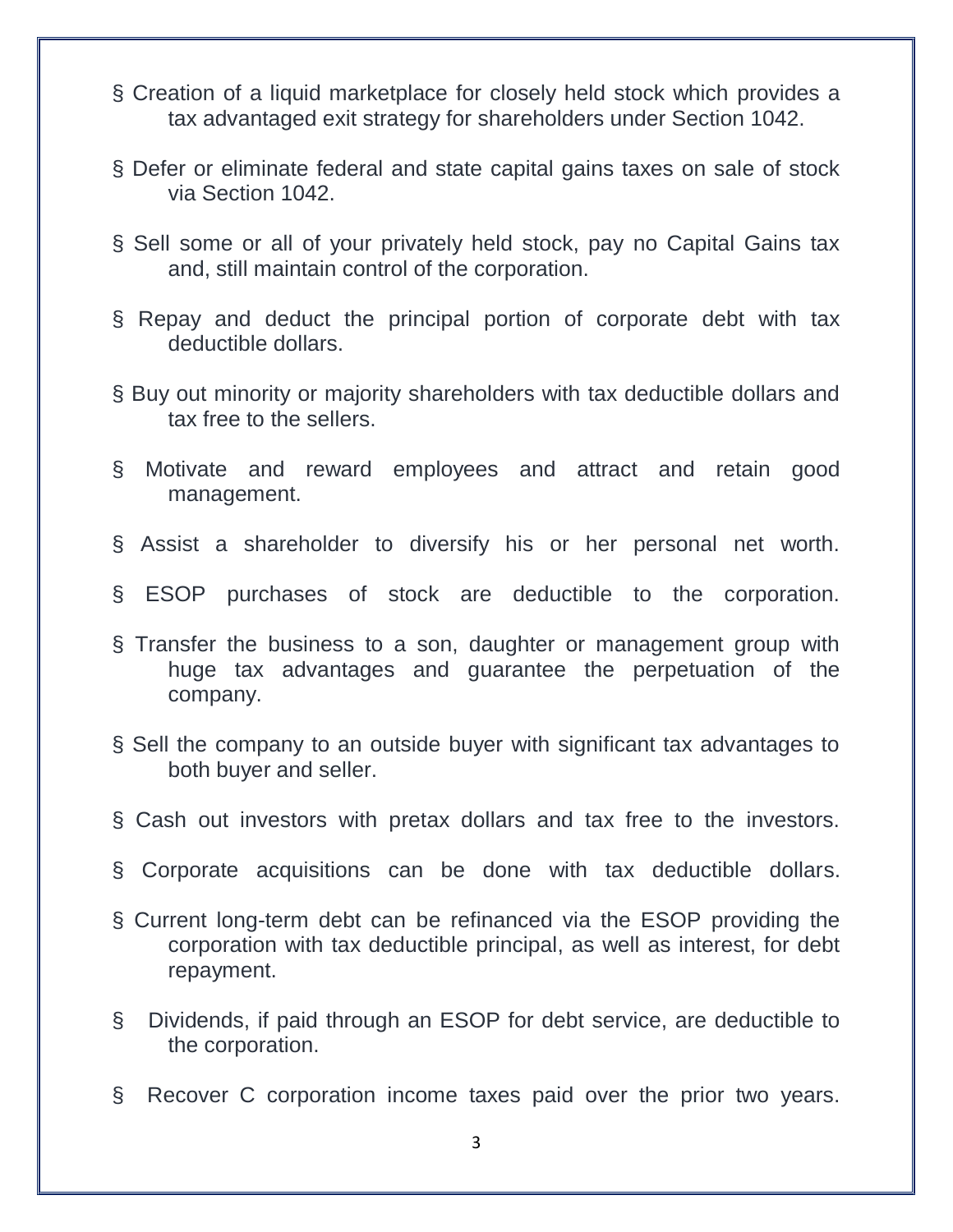- § Reduce or eliminate estate taxes with ESOP planning techniques.
- § Increase employee productivity.
- § Corporate acquisition of real estate with pre-tax dollars.
- § Tax free cash out with deductible dollars in a divorce.

### **Is My Company Large Enough for an ESOP?**

There is no quick easy answer to this question. The answer is based on a number of factors such as the purpose and complexity of the ESOP structure and, an analysis of the costs to implement and maintain an ESOP compared to the benefits that will be derived from the ESOP. Every ESOP is specific to the sponsoring company as every owner has different goals…..There are no Cookie Cutter ESOPs.

#### **ESOP design consideration must be given to:**

#### **1. The tax bracket of the corporation.**

If you are not paying taxes, or are in a very low tax bracket some of the tax advantages to the company will diminish. Tax savings realized by the selling shareholder may still make an ESOP worthwhile.

#### **2. The payroll of the corporation.**

Contributions to an ESOP are limited in most instances to 25% of eligible company payroll. A \$2,000,000 payroll can allow contributions of up to \$500,000 on a tax deductible basis. If the company has an existing 401(k) plan both the employer and employee contributions to the 401(k) plan may be an offset to the 25% contribution limitation.

Union employees can be excluded (or included) from the ESOP as a collective bargaining unit. As such, the union compensation would also be excluded from the eligible payroll calculation. However, many ESOPs include union members.

#### **3. Annual contributions to the ESOP compared to expense to maintain the ESOP.**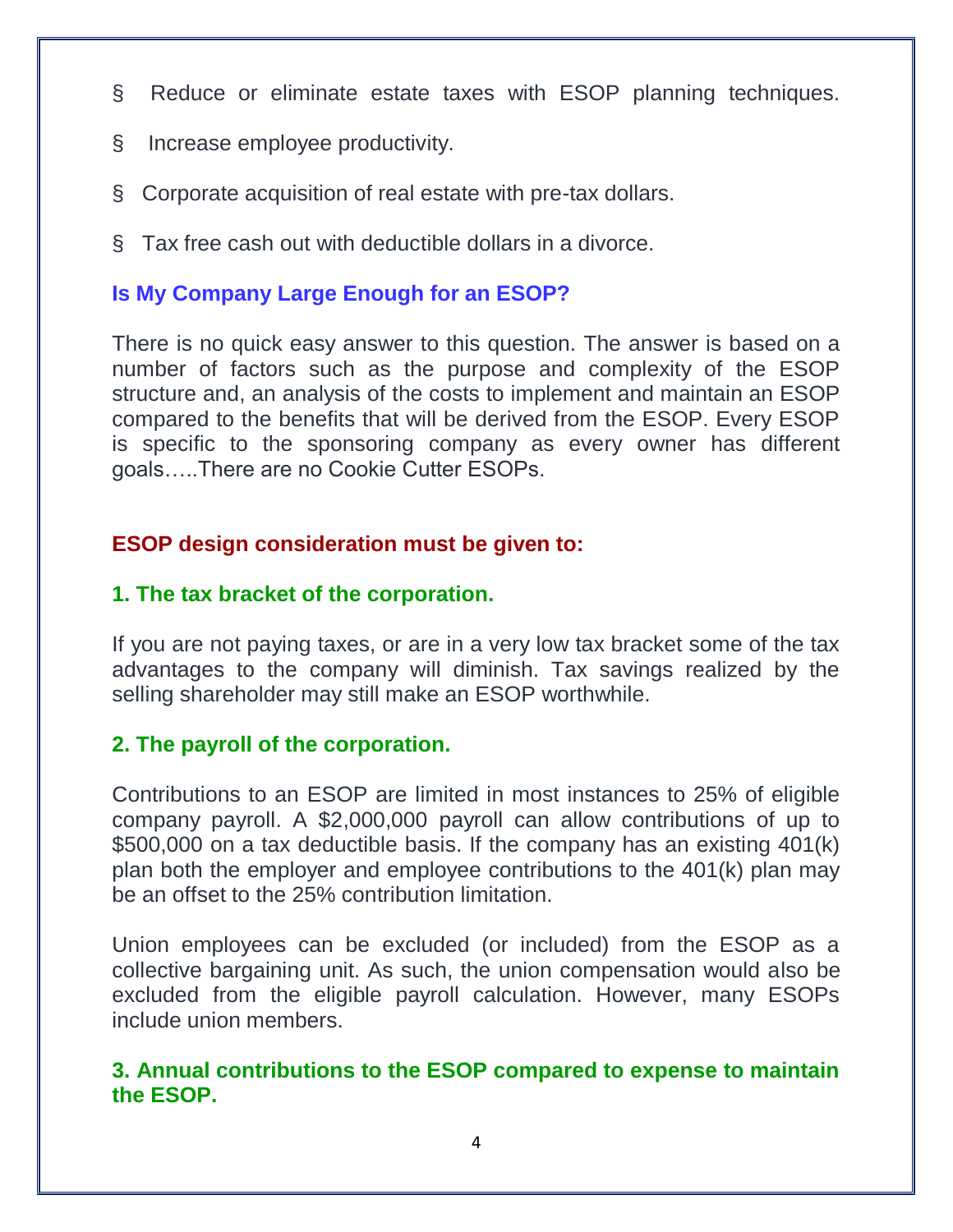A \$500,000 deductible contribution to the ESOP will generate a \$200,000 tax savings in the 40% company tax bracket. If the annual cost to maintain the ESOP is \$10,000, as an example, the cost to maintain the ESOP is justified by the annual tax savings generated by the ESOP. Conversely, if the tax savings generated by the ESOP is only \$50,000 the ESOP may not be justified when compared to implementation and maintenance expenses of the ESOP.

#### **4. Analysis of the alternatives to accomplish the same goal as an ESOP.**

There are many ways to skin a cat and an ESOP may or may not be the best approach. If, for example, a shareholder wants to sell some stock to the ESOP under Section 1042 the capital gains tax on the stock sale can be deferred and, the corporation receives tax deductions for contributions to the ESOP to purchase the stock. This exit strategy could be compared to selling the business through a business broker and the seller paying the capital gains tax. Both the after tax cost to the corporation and the after tax net proceeds to the seller need to be understood. Other alternatives to be considered would include an insurance funded strategy, a management buy-out or, a Section 162 bonus plan. Depending on the strategy the proceeds to the seller will be received as either taxable capital gains or as ordinary income. Corporate funding of the approach may or may not be tax deductible to the corporation.

#### **5. The type of industry of the business.**

Every industry has different characteristics. ESOPs are generally industry neutral with a few exceptions, such as law firms and doctors wherein licensing is a concern. Of the top 100 ESOPs in the United States, by number of employees, 13 are in supermarkets, 10 are in manufacturing, 8 are in engineering, 7 in construction, 3 in drug stores and the rest are scattered in everything from a hat maker to a vegetation management company.

### **6. Other Existing Tax Qualified Plans in the Company.**

Many companies already have profit sharing and/or 401(k) plans and the design of an ESOP must take other tax qualified plans into consideration. 401(k) plans can operate side by side with an ESOP or combined with the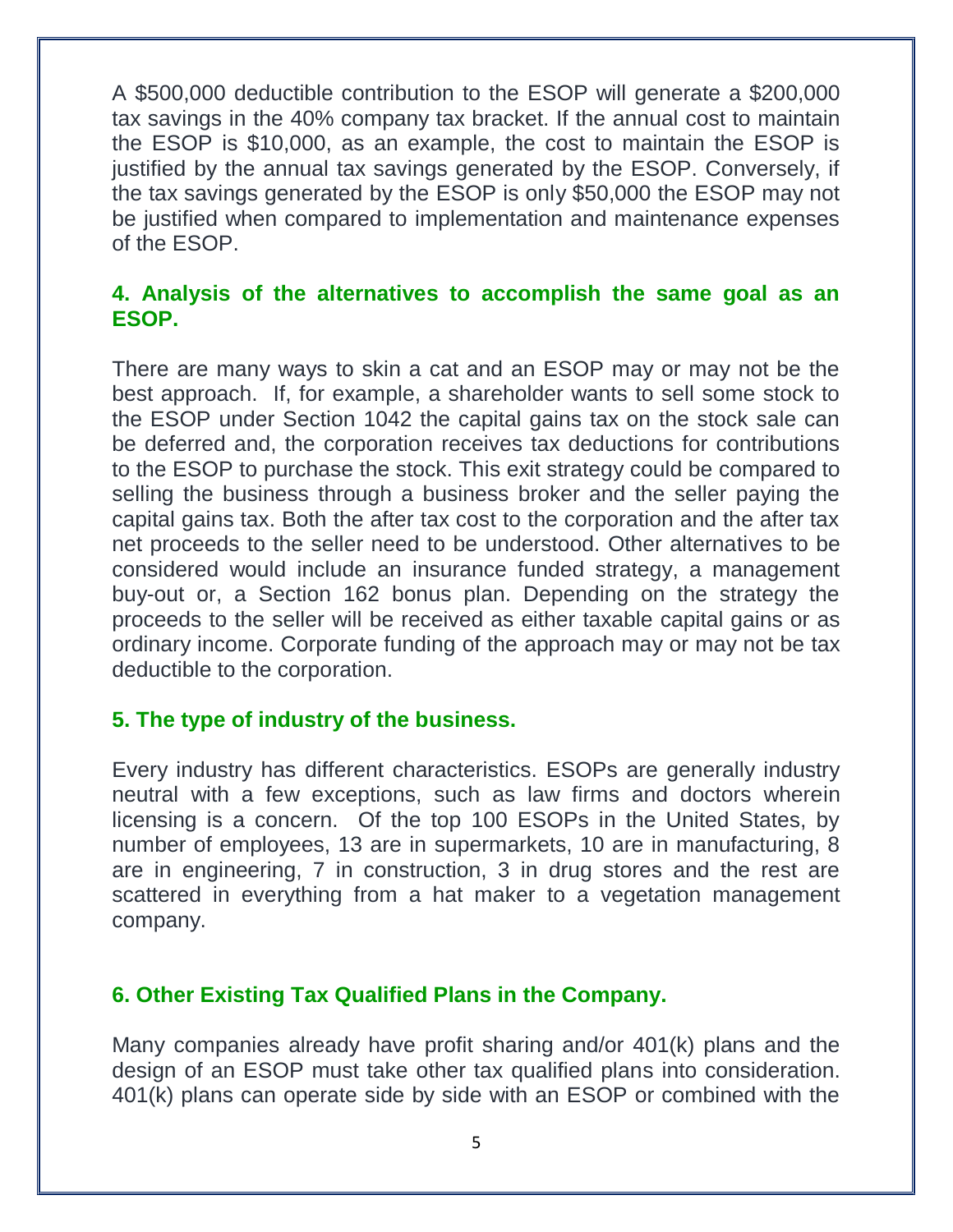ESOP. Company 401(k) matching contributions could be diverted to the ESOP to augment cash flow requirements for required debt service on a new ESOP loan used to purchase stock. SIMPLE IRAs prohibit the creation of any other tax qualified plan in the company. Therefore, the transition from a SIMPLE IRA to an ESOP must be coordinated carefully.

### **7. Regular C Corporation, Sub-Chapter S Corporation or LLC.**

In all the applications of an ESOP only one approach, a Section 1042 tax deferred sale of stock to the ESOP, requires that the company be a C Corporation. For all other ESOP applications the company can be either a C or an S Corporation. Should the members of an LLC desire to take advantage of opportunities afforded by an ESOP the LLC will need to convert to either a C or S Corporation. Consultation with CPAs and tax advisors are necessary in order to determine when and why an entity should convert to a C or S Corporation as there are specific conversion rules.

## **8. S Corporation M-2 (AAA) Accounts**

If the company is an S Corporation and needs to convert to a C Corporation the existence of any M-2 (AAA) account needs to be analyzed. The AAA account is earnings on which the taxes have already been paid. On conversion to a C Corporation the AAA account is re- characterized into retained earnings. An existing AAA account could be paid out to the owner over a period of time or, the owner could take back a promissory note from the corporation in the amount of the AAA account. The latter would have an impact on the valuation of company stock.

### **9. The Control Issue**

The shareholder(s) outside of the ESOP normally need to maintain their control of the company. The shareholder owning more shares than the combined shares of the remaining shareholders will maintain control by appointing himself/herself as the ESOP Trustee which votes the share held by the ESOP. Pre-ESOP if there are three shareholders at 66%, 20% and 14%, the 66% shareholder could sell 30% of his/her stock and still maintain control of the company. The selling shareholder would have 36% of the stock individually owned which is greater than the combined percentage of the 20% and 14% shareholders. As such he/she would appoint himself/herself as ESOP Trustee. The selling shareholder would vote his/her remaining 36% held individually and, as ESOP Trustee would also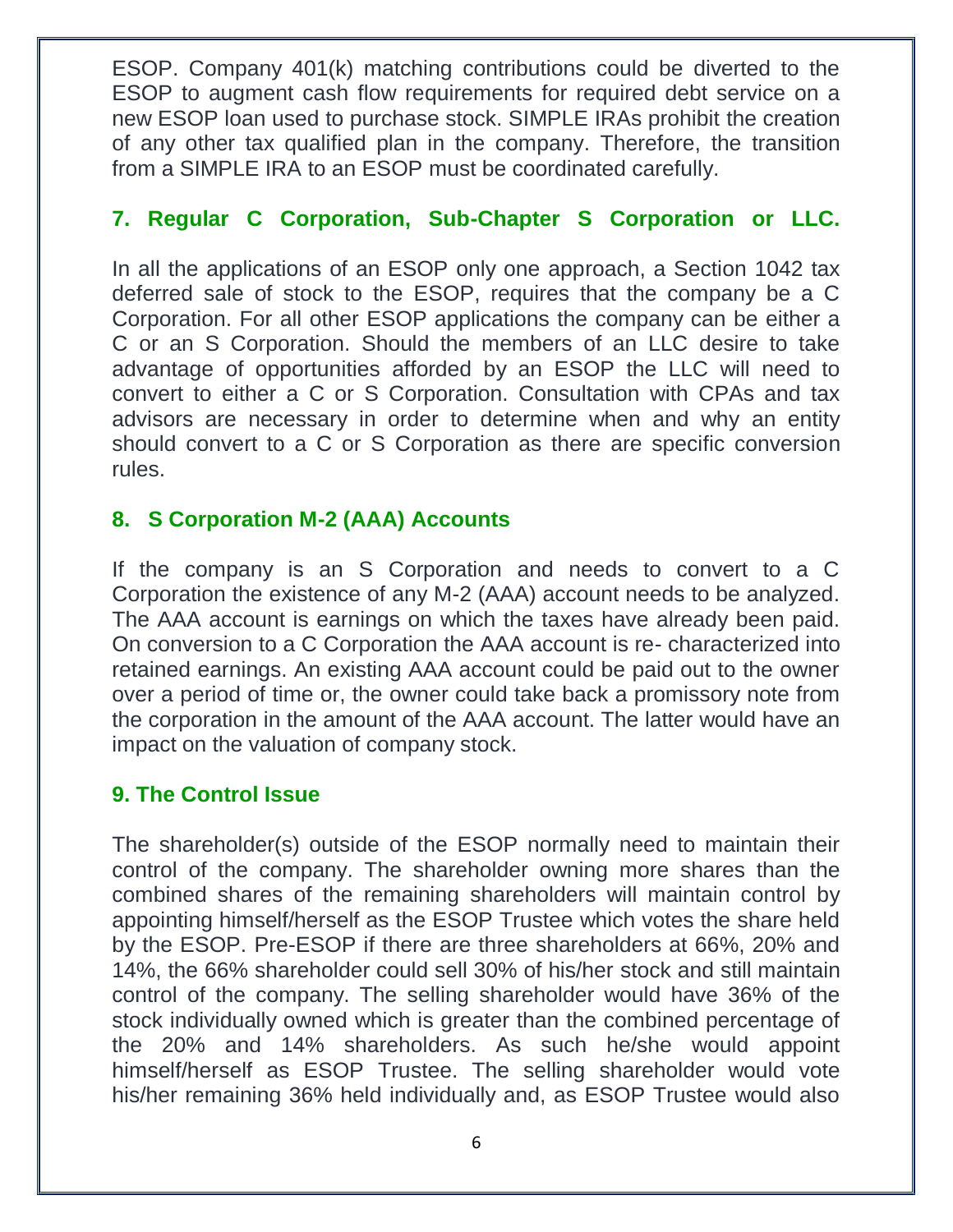vote the 30% of stock inside the ESOP thereby voting a total of 66% of the stock.

### **What to Look For and Potential Pitfalls**

Structuring a properly designed ESOP can be fraught with potential pitfalls. ESOPs are a complicated subject and mis-information or incorrect plan design can disqualify your plan and your tax deductions. Frequently, those looking at an ESOP for the first time don't know what questions to ask or, whom to ask.

The first step is to hire an ESOP Design Specialist who can bring all the required components together. To successfully implement an ESOP you will need the ESOP Design Specialist to coordinate the valuation firm, an ERISA attorney, an administrator, and a lender, with the shareholders of the company, the IRS, corporate officers and management and other company advisors such as the outside CPA.

As with any type of industry the ESOP industry has good players and bad players – be careful who you select as your ESOP Design Specialist and thoroughly check out their references.

The ESOP Design Specialist can bring to the table lenders (not all banks understand ESOPs), an ERISA attorney (who has done 1,000's of ESOPs), a stock valuation firm which understands ESOPs (valuation is an art, not a science) and an administrative firm that specializes in ESOPs (most don't).

The ESOP design coordinator should be able to take what is a complicated process, explain the ESOP's mechanics and procedures, advantages and disadvantages and, make it easy for the company owner to understand. Additionally, an ESOP Design Specialist should have a history of unwinding "bad ESOPs" and a history of telling potential clients that an ESOP is NOT suitable for their situation.

Beware of ESOP Designs using cookie cutter documents and unusually low implementation and design fees. Some ESOP Design Specialists quote low fees for implementation and then "run up the bill" for other services that are essential to the continued success of the ESOP.

ESOPs are not for everyone. Many ESOPs should not have been adopted as they would never accomplish their goals. Terminating and unwinding a